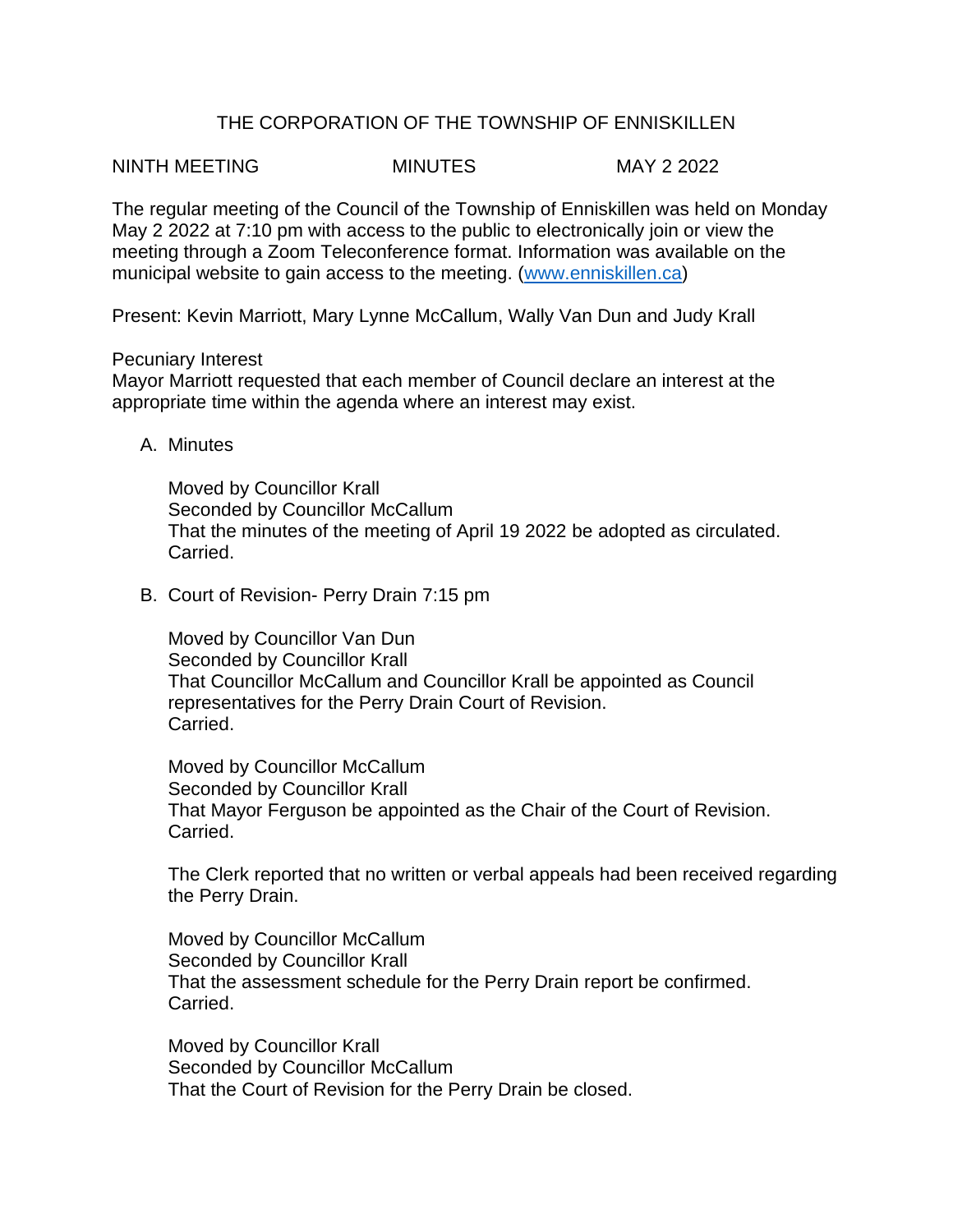**Carried** 

C. Interviews Drainage: Tender Results Perry Drain,

Bruce Poland and Sons: \$ 132,890.26 JLH Excavating Ltd.: \$ 141,351.47 Van Bree Drainage and Bulldozing: \$178,233.88

Moved by Councillor Krall Seconded by Councillor Van Dun That the low tender received from Bruce Poland and Sons be accepted for the Perry Drain. Carried.

The Clerk reported that the road culvert on Forest Road was included within the tender. The Road Superintendent in Brooke-Alvinston had requested that rip rap head walls be installed on the culvert rather than cement blocks.

Notice of Meeting to Consider Gurd Drain Extension and Upper Gurd Drain Report (Gum Bed Line)

The Clerk noted that Councillor Burke was unable to attend the proceedings for the Gurd Drain in Oil Springs.

Moved by Councillor McCallum Seconded by Councillor Van Dun That Councillor Krall be appointed as Council representative for the Gurd Drain in the Village of Oil Springs. Carried.

4th Concession Dr request for culvert repair,

Moved by Councillor Van Dun Seconded by Councillor Krall That the driveway access on the  $4<sup>th</sup>$  Concession Drain be repaired by the Drainage Superintendent on an hourly basis. Carried.

Petition for Drain on Gypsie Flats Road.

The Clerk requested that the petition for a new drain on Gypsie Flats Road be tabled to the next meeting to permit the Road Superintendent to speak to the petitioner.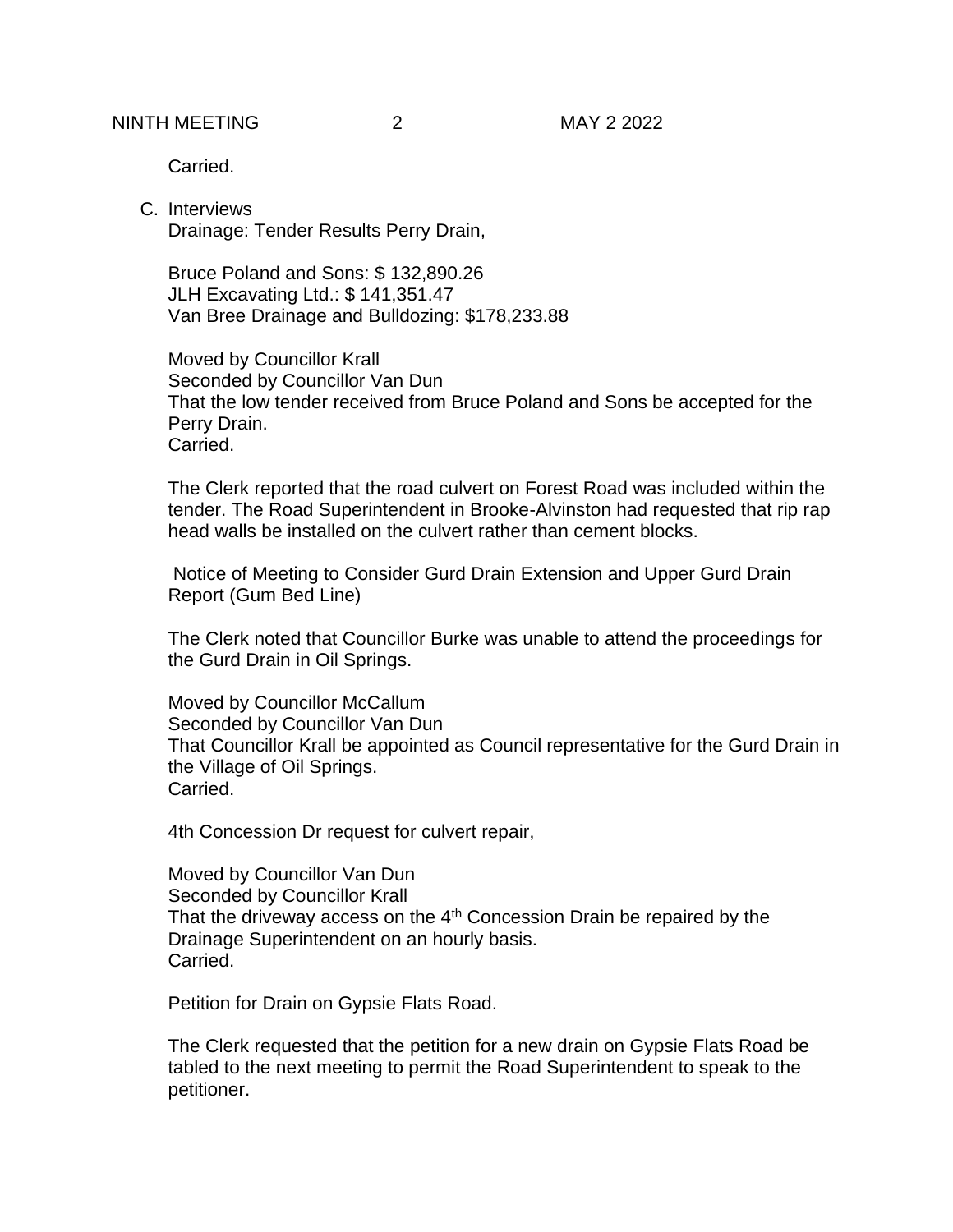Moved by Councillor McCallum Seconded by Councillor Krall That the petition for drainage work on Gypsie Flats Road be tabled to the next meeting. **Carried** 

Roads: Update on Marthaville Road tile project

The Road Superintendent noted that the tiling work on Marthaville Road from Courtright Line to Aberfeldy Line had been completed. He noted that there was only one small section that was unable to be completed.

The Road Superintendent reported that three quarters of the maintenance gravel had been applied. He noted that the gravel contractor had indicated that the gravel supplier was increasing their cost for gravel and that additional funds were being requested for fuel.

Water- Verbal update

The Clerk reported that six new services were currently planned for the municipal water system.

Mike Cumming noted that the service check on the reservoir generator had been completed.

- D. Correspondence for Information
	- 1. Lambton Public Health Cancer Awareness and Prevention
	- 2. OPP 2023 Property Count
	- 3. Proposed Planning Act Changes
	- 4. Ontario Clean Air Alliance gas phase out
	- 5. Alcohol Gaming Commission liquor license
	- 6. Murray Jackson Lambton Group Police Services Board
	- 7. Ministry of Solicitor General 2021 compliance with emergency management planning
	- 8. Ministry of Transportation temporary hours of service exemption certificates
	- 9. Building permit listing to date
	- 10.Ministry of Finance OMPF second payment
	- 11.Ministry of Environment revoking permission for use of emergency substitute operators
	- 12.County of Lambton Oil Museum First International Oil Baron
	- 13.Lambton Police Services Board minutes Dec 15 2021, Agenda April 27 2022
	- 14.Lambton Group Police Services Board Report Jan-Feb 2022

Moved by Councillor Krall Seconded by Councillor Van Dun That correspondence items 1-14 be received and filed.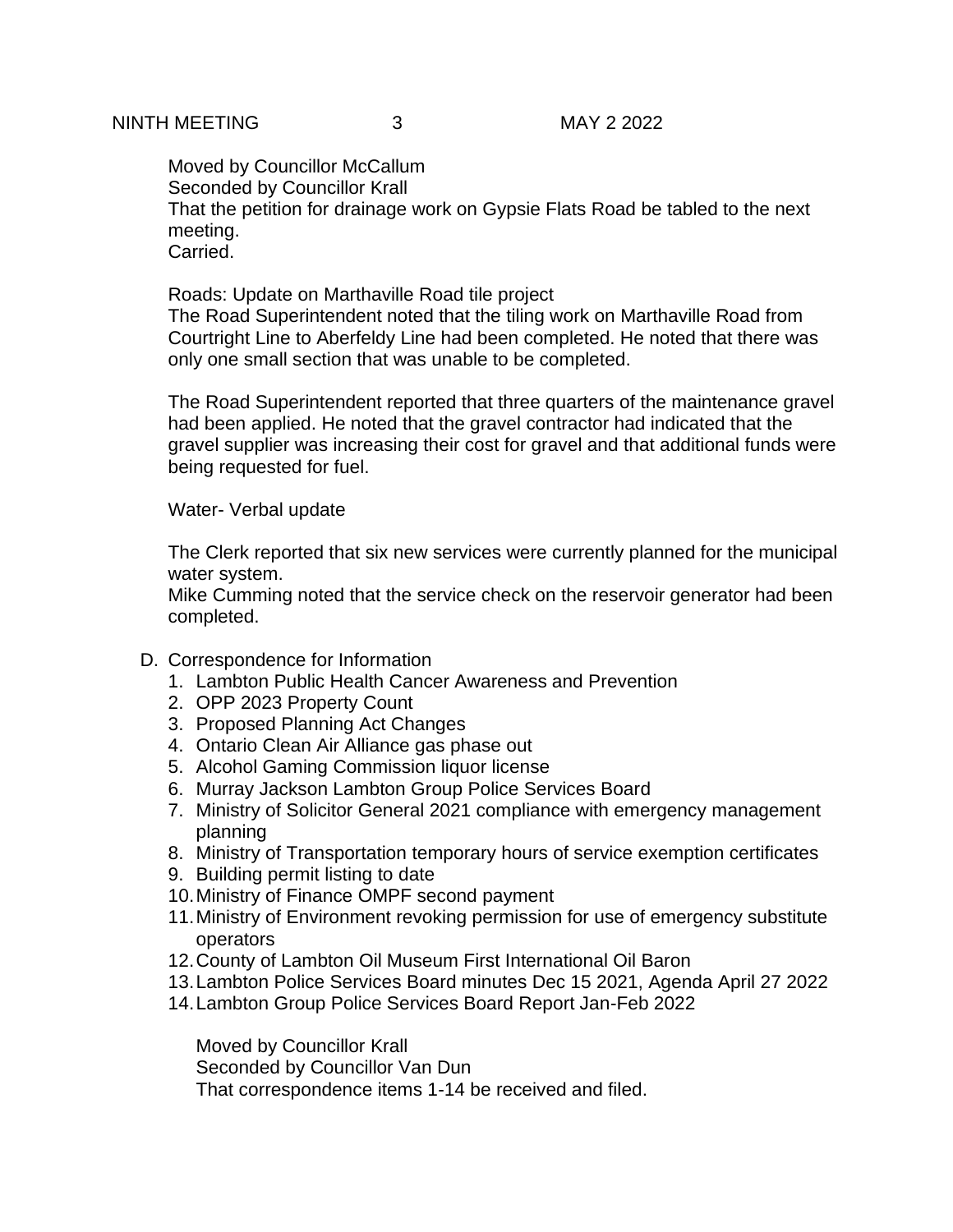Carried.

- E. Correspondence requiring motions
	- 1. Resolution St Catharines Ontario Housing Affordability Task Force

Moved by Councillor Krall Seconded by Councillor McCallum That the resolution from St Catharines regarding the Ontario Housing Affordability Task Force be received and filed. Carried.

2. Resolution Nature Canada Ocean Protection

Moved by Councillor Krall Seconded by Councillor Van Dun That the resolution from Nature Canada regarding ocean protection be received and filed. Carried.

3. Resolution Gravenhurst Russian Sanctions

Moved by Councillor Krall Seconded by Councillor McCallum That the resolution from Gravenhurst regarding Russian sanctions be received and filed. Carried.

F. Accounts

Councillor Van Dun declared an interest as he was being paid through the accounts.

Moved by Councillor McCallum Seconded by Councillor Krall That the accounts be paid as circulated: Cheque: 16391-19429: \$ 148,857.59. Carried.

- G. Other Business
- H. Bylaws
	- 1. Bylaw 30 of 2022 Compliance Audit Committee Procedures
	- 2. Bylaw 31 of 2022 Compliance Audit Committee appointment
	- 3. Bylaw 32 of 2022- Seismic Agreement